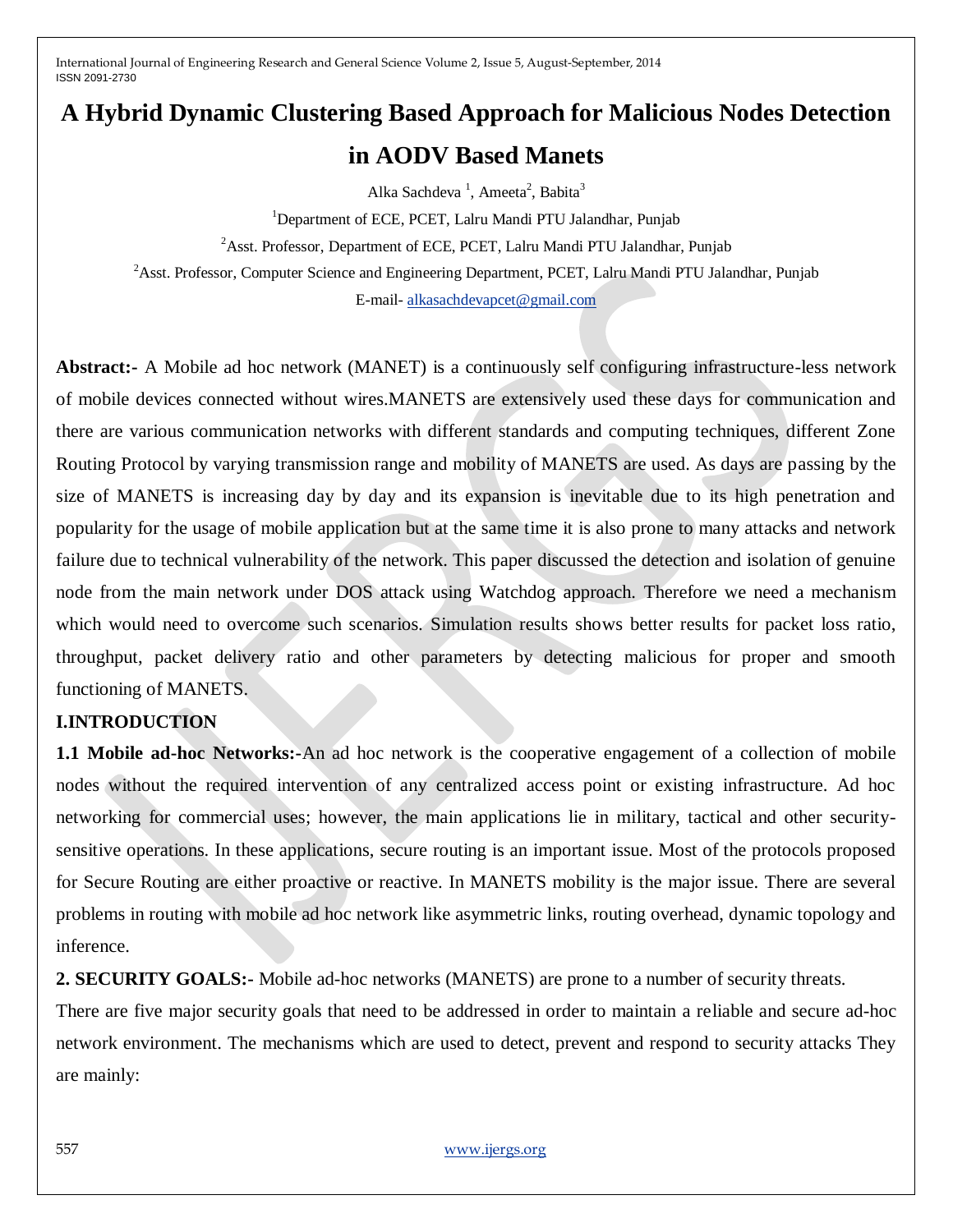**(i) Confidentiality:** Protection of any information from being exposed to unintended entities. In ad hoc networks this is more difficult to achieve because intermediates nodes receive the packets for other recipients, so they can easily eavesdrop the information being routed.

**(ii) Availability:** Services should be available whenever required. There should be an assurance of survivability despite a Denial of Service (DOS) attack. On physical and media access control layer attacker can use jamming techniques to interfere with communication on physical channel. On network layer the attacker can disrupt the routing protocol. On higher layers; the attacker could bring down high level services.

**(iii) Authentication:** Assurance that an entity of concern or the origin of a communication is what it claims to be or from. Without which an attacker would impersonate a node, thus gaining unauthorized access to resource and sensitive information and interfering with operation of other nodes.

**(iv) Integrity:** Message being transmitted is never altered.

**(v) Non-repudiation:** Ensures that sending and receiving parties can never deny ever sending or receiving the message.

**2.1 DENIAL OF SERVICES ATTACK:-**Denial of service (DoS) is another type of attack, where the attacker injects a large amount of junk packets into the network. These packets overspend a significant portion of network resources, and introduce wireless channel contention and network contention in the MANET. A routing table overflow attack and sleep deprivation attack are two other types of the DoS attacks. In the routing table overflow attack, an attacker attempts to create routes to nonexistent nodes. Meanwhile the sleep deprivation attack aims to consume the batteries of a victim node. For example, consider the following Fig. 3. Assume a shortest path exists from **S** to **X** and **C** and **X** cannot hear each other, that nodes **B** and **C** cannot hear each other, and that **M** is a malicious node attempting a denial of service attack. Suppose **S** wishes to communicate with **X**  and that **S** has an unexpired route to **X** in its route cache. **S** transmits a data packet toward **X** with the source route  $S \rightarrow A \rightarrow B \rightarrow M \rightarrow C \rightarrow D \rightarrow X$  contained in the packet's header.

## **2.2 ROUTING ATTACKS ON AODV PROTOCOL**

We can classify routing attacks on AODV into four classes:

*1) Route Disruption:* A malicious node either destroys an existing route or prevents a new route from begin established.

*2) Route Invasion:* A malicious node adds itself into a route between source and destination nodes.

*3) Node Isolation:* A given node is prevented from communicating with any other nodes. It differs from route disruption in that route disruption is targeting at a route with two given nodes, while node isolation is targeting at all possible routes to or from a given node.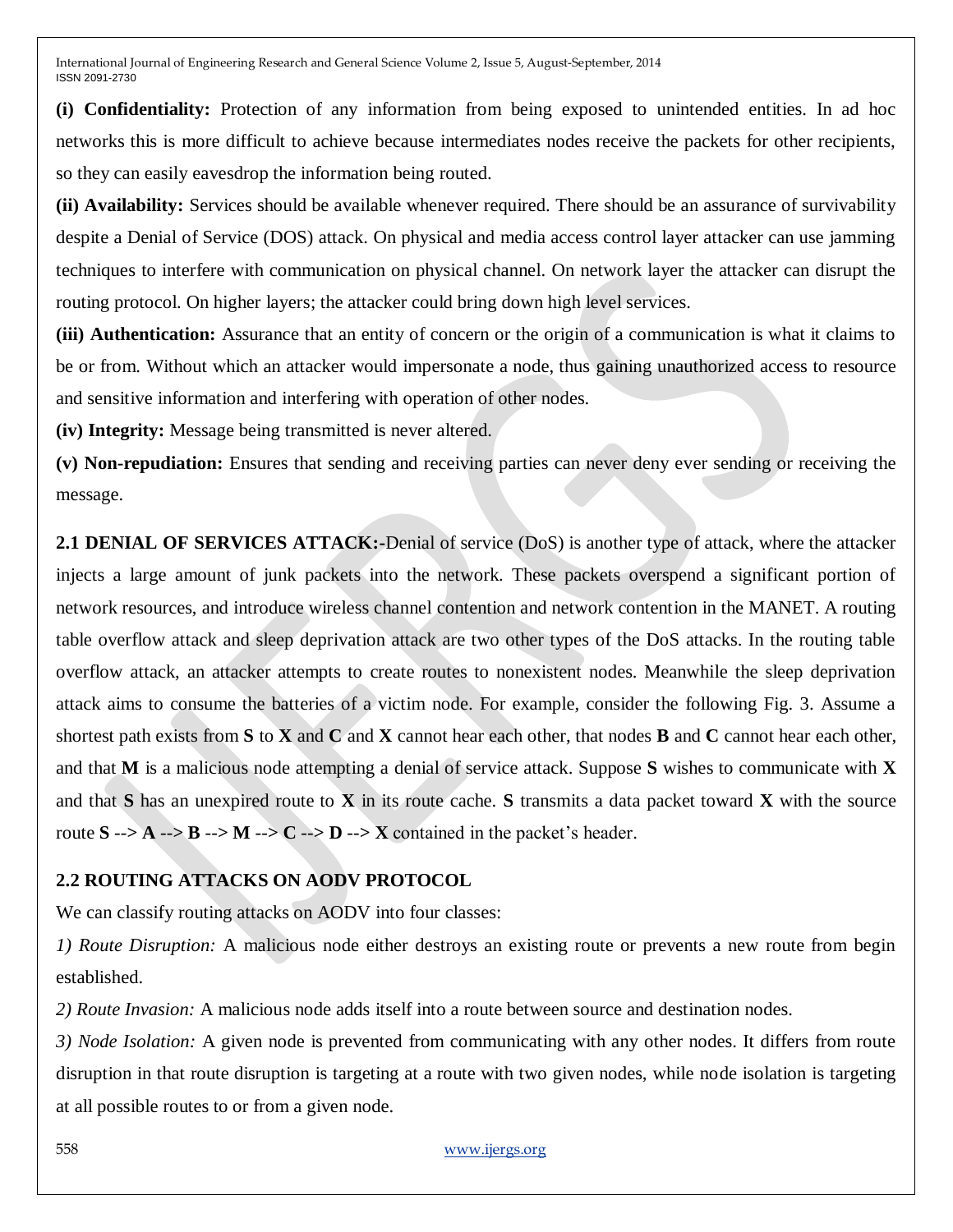*4) Resource Consumption:* The communication bandwidth in the network or storage space at individual nodes is consumed.

## *B. Typical Attacks*

In the following, we give a short description of some typical routing attacks on AODV.

*1) Neighbour Attack:* When an intermediate node receives a RREQ/RREP packet, it adds its own ID in the packet before forwarding it to the next node. A malicious node simply forwards the packet without adding its ID in the packet. This causes two nodes that are not within the communication range of each other believe that they are neighbours, resulting in a disrupted route. The Neighbour and Black hole attacks prevent the data from being delivered to the destination node. But in the Neighbour attack, the malicious node does not catch and capture the data packets from the source node.

*2) Black hole Attack:* In the first type of the attack, a malicious node waits for its neighbours to initiate a route discovery process. Once the malicious node receives a broadcasted RREQ packet, it immediately sends a false RREP packet with a greater sequence number. So, the source node assumes that the malicious node is having a fresh route towards the destination node and ignores RREP packets received from other nodes. The malicious node takes all the routes towards itself and does not allow forwarding any packet anywhere. In the second type, once a malicious node receives a broadcasted RREQ packet, it intentionally increases the broadcast ID and source sequence number, and rebroadcast the modified packet with a spoofed source IP address.

*3) Rushing Attack:* Each intermediate node typically forwards only one RREQ packet originating from each route discovery. A malicious node simply exploits this property of the operation of route discovery by quickly forwarding RREQ packets. As a result, the source node will not be able to discover any valid routes that do not include the malicious node. On-demand routing protocols (e.g., AODV) introduce a delay between receiving a RREQ packet and forwarding it, in order to avoid collisions of RREQ packets. A malicious node ignoring this delay will generally be preferred to similarly situated being nodes.

*4) RREQ Flooding Attack:* A malicious node sends a huge number of RREQ packets in an attempt to consume the network resources. The source IP address is forged to a 68 randomly selected node and the broadcast ID is intentionally increased.

**3. PROPOSED METHOD AND OBJECTIVE:-**Our proposed method primarily based on detection of DOS attacks and isolating these malicious nodes from the network, so that rest of the genuine nodes can work peacefully. Proposed mechanism works using AODV protocol for routing of nodes. We have designed a trust based packet forwarding scheme for detecting and isolating the malicious nodes using the routing layer information.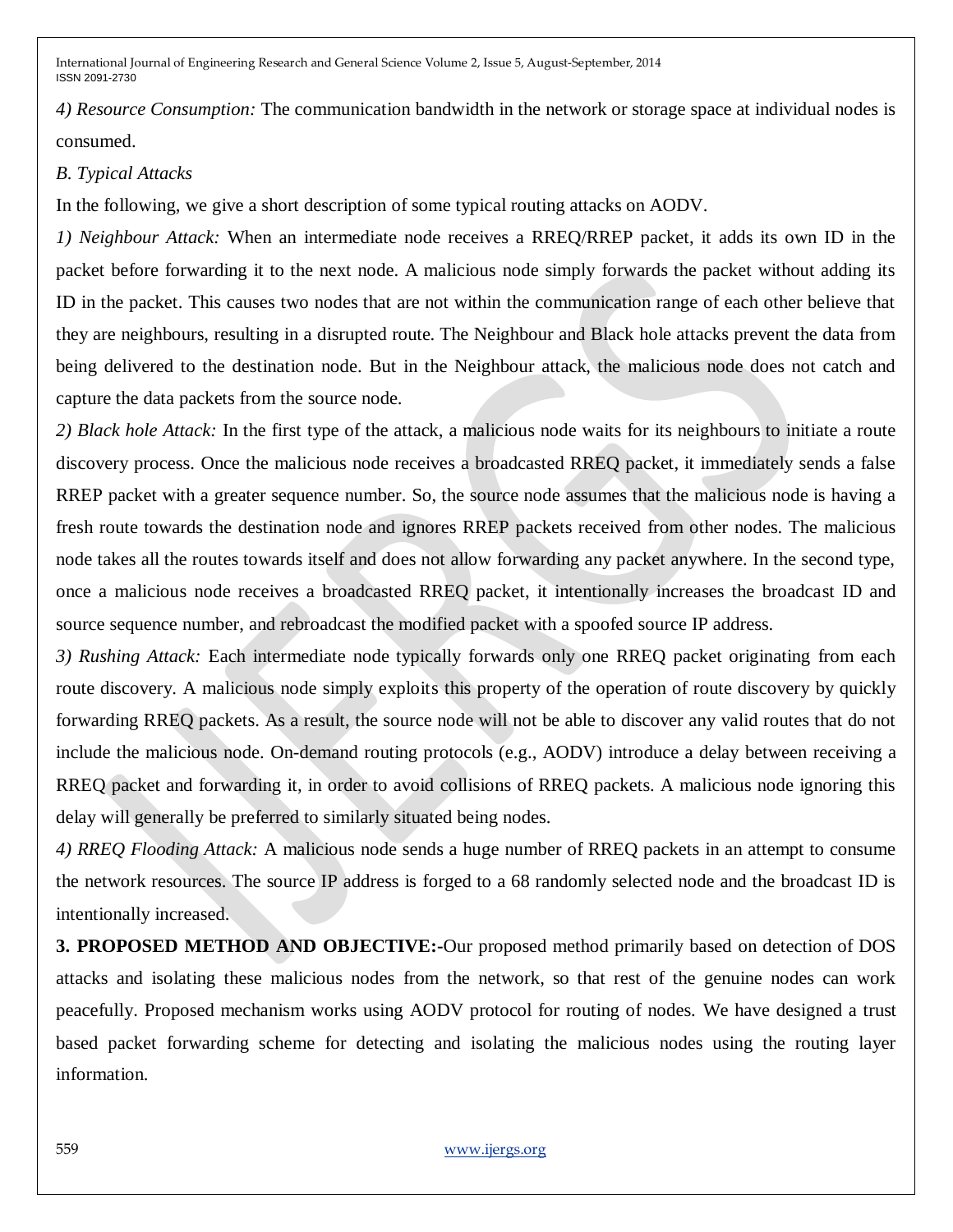It uses trust values to favour packet forwarding by maintaining a trust counter for each node. A node is punished or rewarded by decreasing or increasing the trust counter. If the trust counter value falls below a trust threshold, the corresponding intermediate node is marked as malicious. We propose a Trust based packet forwarding scheme in MANETs without using any centralized infrastructure. Each intermediate node marks the packets by adding its hash value. And forward the packet towards the destination node. The destination node verifies the hash value and check the trust counter value. If the hash value is verified, the trust counter is incremented, otherwise it is decremented. If the trust counter value falls below a trust threshold, the corresponding the intermediate node is marked as malicious. This scheme presents a solution to node selfishness without requiring any pre-deployed infrastructure. It is independent of any underlying routing protocol.

### **4. PERFORMANCE EVALUVATION:-**

Quality of Service based performance metrics are designed for detection of malicious nodes under simulation environment. These parameters are as follow:-

## **4.1** *Throughput*

Throughput or network throughput is the average rate of successful message delivery over a communication channel. This data may be delivered over a physical or logical link, or pass through a certain network node. The throughput is usually measured in bits per second (bit/s or bps), and sometimes in data packets per second or data packets per time slot. Throughput is essentially synonymous to digital bandwidth consumption.



### **4.2** *PDR*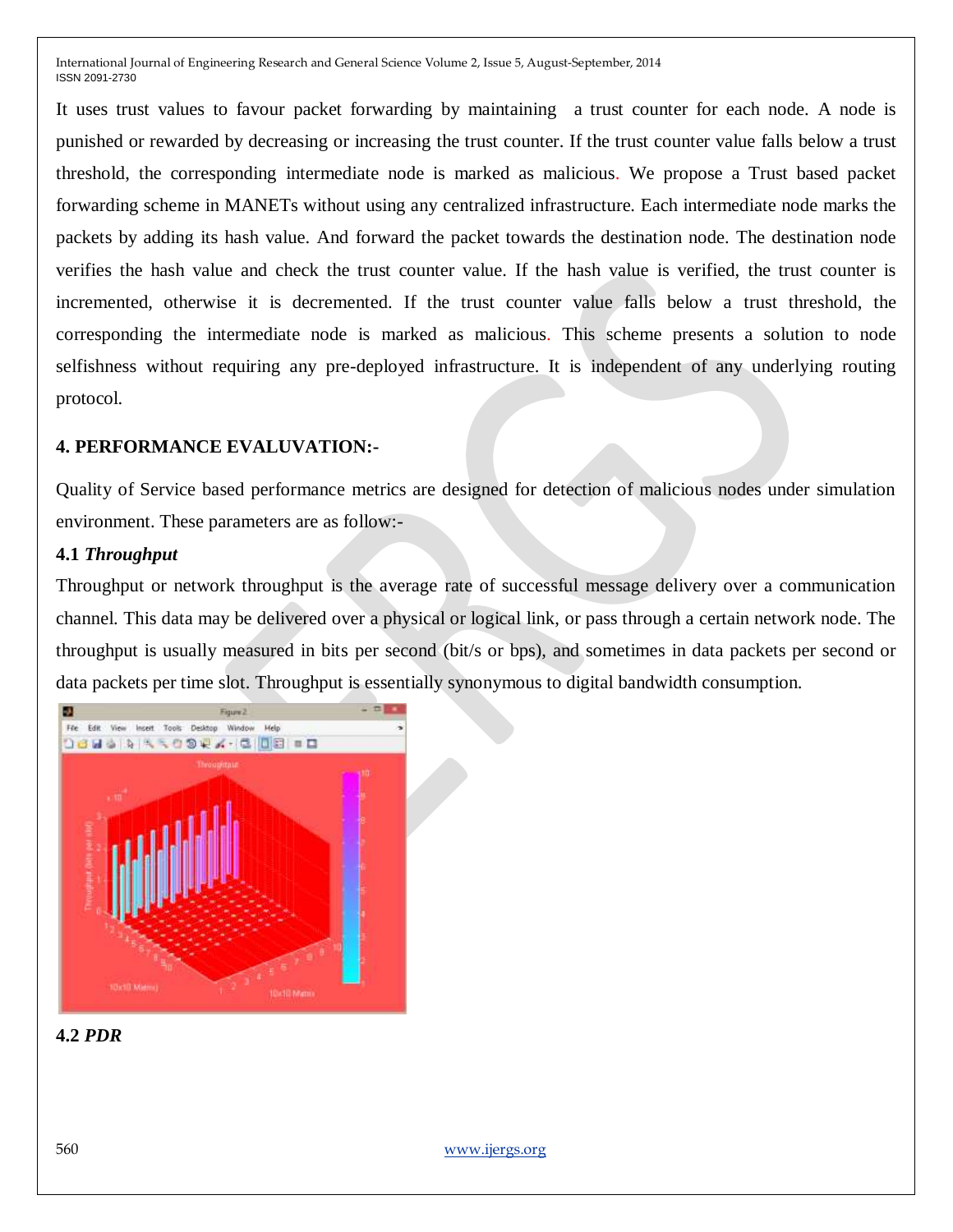It the ratio of number of packet actually delivered without duplication to destination verses the number of packet supposed to be received. This number represents the effectiveness and throughput of a protocol in delivering data to the intended receiver within the network.

# **PDR = TOTAL NO. OF PACKET RECEIVED /TOTAL NO. OF PACKET SEND**



## **4.3** *ENERGY CONSUMPTION*

The total energy consumed in the network is energy consumption. It is measured in whr.



Figure 1 is also a reflection of how no. of message packets are

affected when there is an attack being introduced this graph shows how many packets have been lost (control message) when there was no. of attacks.

# **4.4** *NUMBER OF COLLISIONS*

In a network, when two or more nodes wants to transmit data at the same time network collision occurs. When a packet collision occurs the packet is either discarded or sent back to their originating stations and again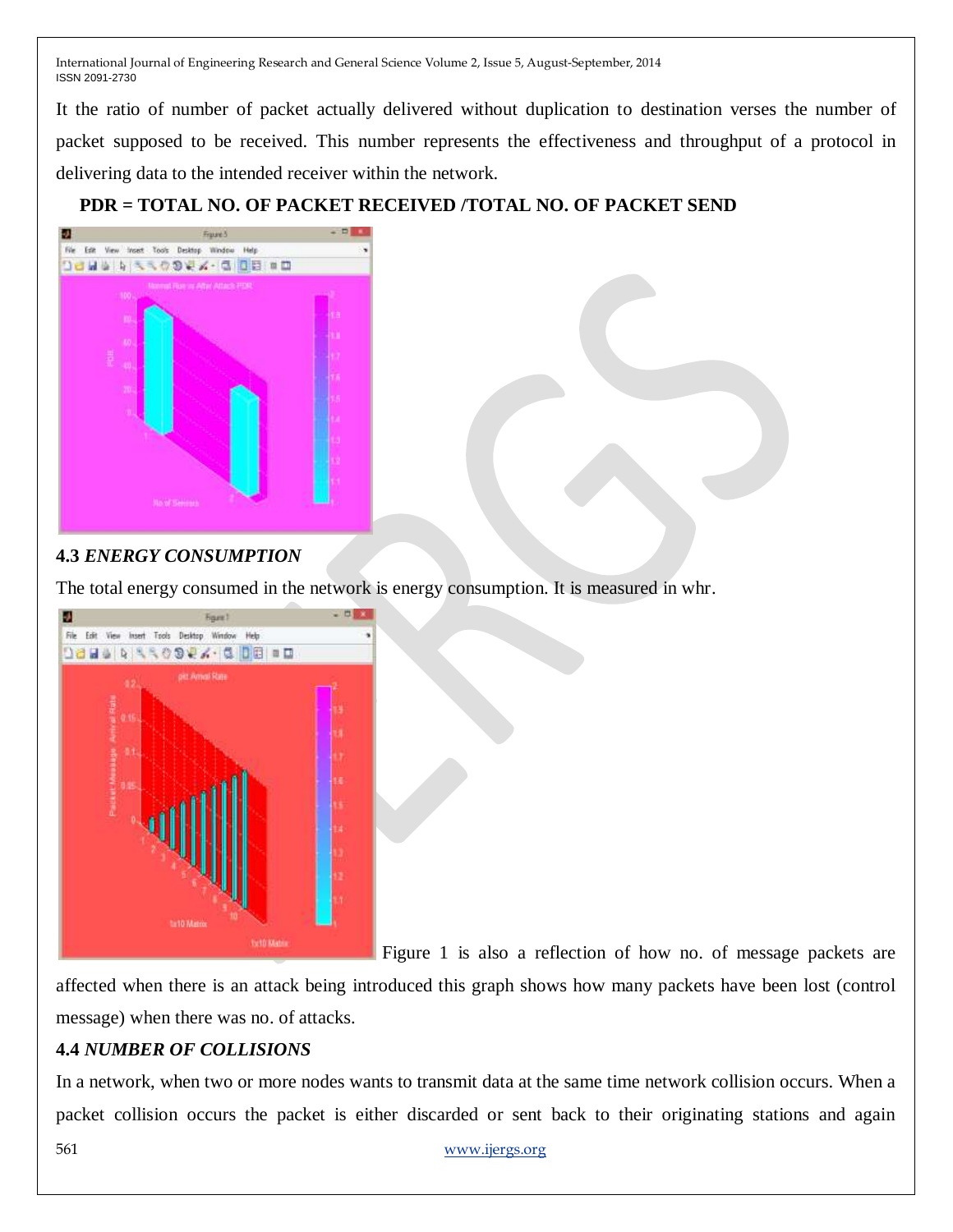retransmitted in a times based sequence to avoid collisions. Collisions can result in loss of packet integrity or can impede the performance of a network. This metric is used to measure such collision in the network.

|                                 | <b>Pigune 7</b>                                                      | ٠ |
|---------------------------------|----------------------------------------------------------------------|---|
| File<br>I.<br>щ                 | Edit View Insert Tools Dealthp Window Help<br>大夫<br>4.00000<br>59 W. |   |
| m                               |                                                                      |   |
|                                 | <b>Termal Ran, vs Alter Attack (checksum ensi)</b>                   |   |
| в                               |                                                                      |   |
|                                 |                                                                      |   |
|                                 |                                                                      |   |
| <b>Contractor</b> Services<br>т |                                                                      |   |
|                                 |                                                                      | Р |
|                                 |                                                                      |   |
|                                 |                                                                      |   |
| ٠<br>m                          | and than terms                                                       |   |

Figure 7 shows that there are less checksum errors before attack and after attack there are increase in checksum errors.

## **4.5** *PLR*

**Packet loss ratio =** Number of lost packet / (Number of lost packet + Number of packets received successfully) Knowing your packet loss ratio will help you determine if the slowness issue is based on your connection to the nodes, or it stems from a different problem. Poor communication connections can be caused by a number of reasons, so using a packet loss ratio formula is a part of the detection process.

| File                      |                                            |      |      |      |  | Edit View Insert Tools Desktop Window | Help |  |      |         |      |
|---------------------------|--------------------------------------------|------|------|------|--|---------------------------------------|------|--|------|---------|------|
|                           |                                            |      |      |      |  | 1844 R R R O 9 2 3 - 8 8 8 9 9        |      |  |      |         |      |
|                           | $2.1 - 10^{-4}$<br>Normal Run After Attack |      |      |      |  |                                       |      |  |      |         |      |
|                           |                                            |      |      |      |  |                                       |      |  |      |         |      |
|                           | $22 -$                                     |      |      |      |  |                                       |      |  |      |         |      |
|                           | 2.1                                        |      |      |      |  |                                       |      |  |      |         |      |
| Throughput (bits per slot | à,                                         |      |      |      |  |                                       |      |  |      |         |      |
|                           | 1.9                                        |      |      |      |  |                                       |      |  |      |         |      |
|                           | ТĄ,                                        |      |      |      |  |                                       |      |  |      |         |      |
|                           | $\frac{1}{6.02}$                           | 0.04 | 0.09 | 0.01 |  | 0.1 0.12 0.14 0.16                    |      |  | 0.17 | $0.2 -$ | 9.22 |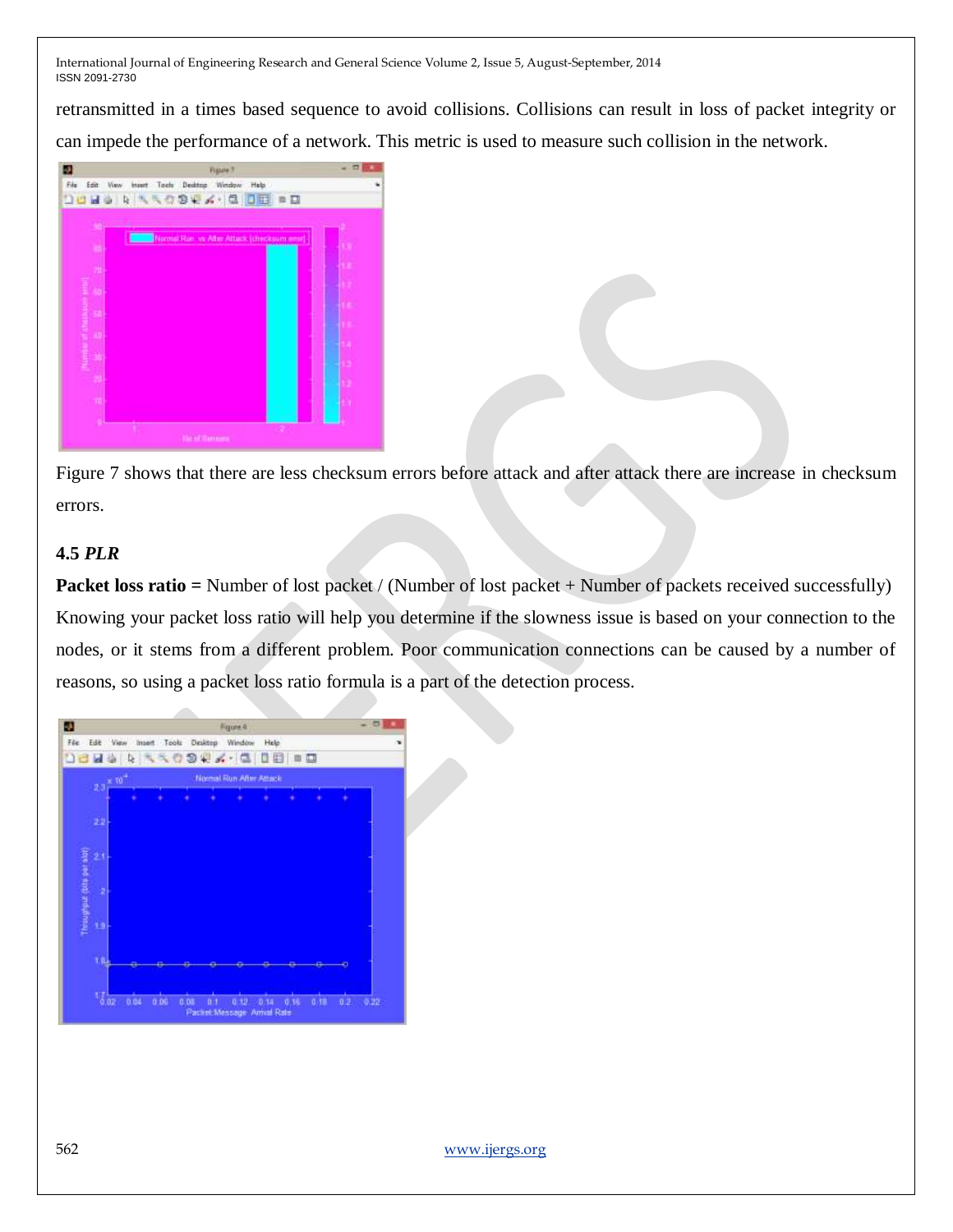

Simulation results showed that, it is clear from the figure 3 that in attacks there is reduction in throughput of system with respect to message arrival time

## **4.6 Routing overhead (RO)**

Routing Overhead defines the ratio of the amount of routing related transmissions [Route REQuest (RREQ), Route REPly (RREP), Route ERRor (RERR), ACK, S-ACK, and MRA].During the simulation, the source route makes unicast and multicast an RREQ message to all the neighbours within its communication range.



The figure 6 shows that when the network is running smooth and fine without any introduction of any attack there is normal communication of packet being send and receive which leads to packet delivery ratio above 90% which can be seen in the session of IDS but when there is an attack occurring there is a sudden dip in throughput as well as PDR about 10% less than normal.

## **5. CONCLUSION AND FUTURE SCOPE**

563 [www.ijergs.org](http://www.ijergs.org/)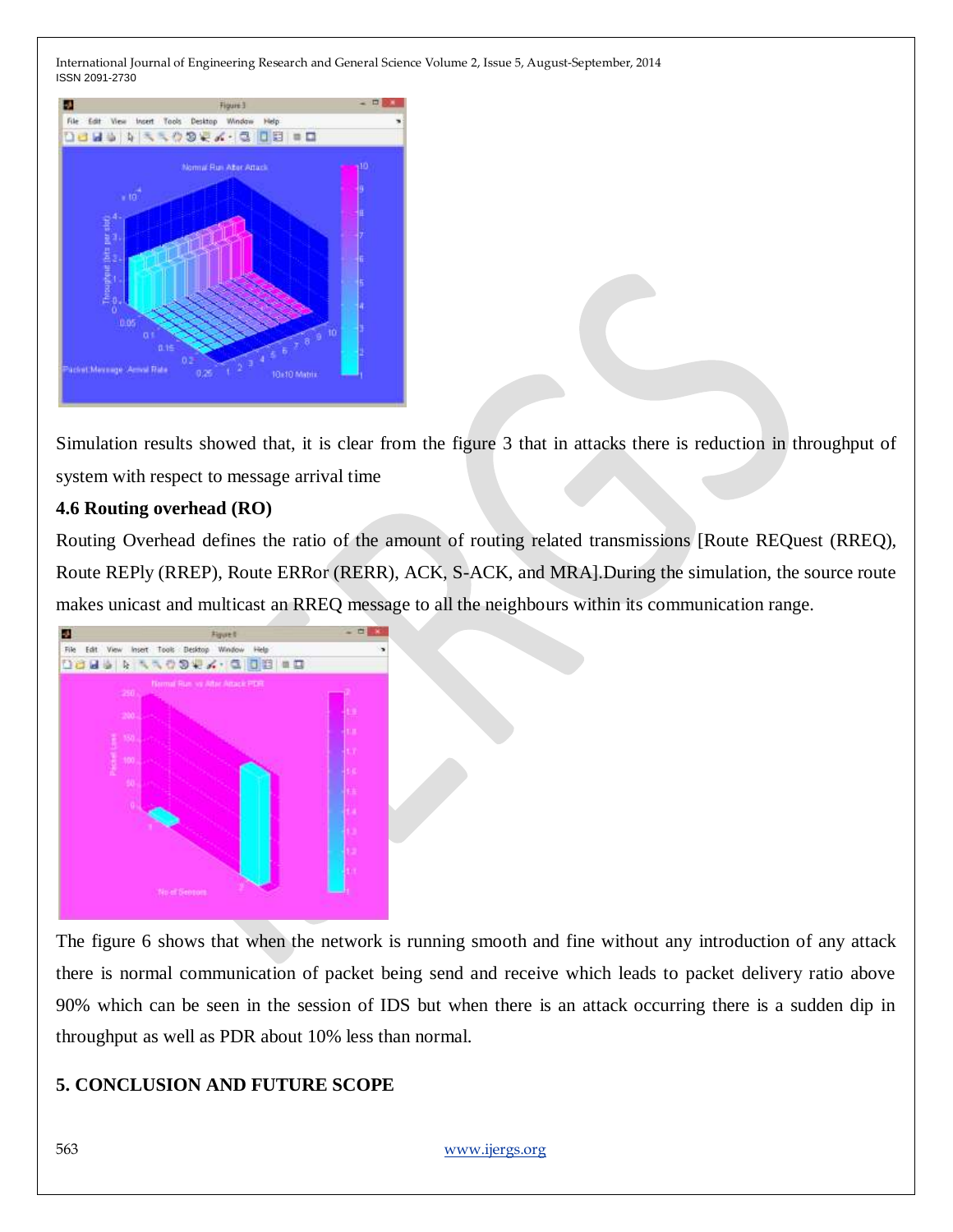Simulation results have shown that the problem of DOS attacks in MANETS and proposed our simulated approach for analysis of security in MANETS. Our results confirm that DOS attacks can be detected easily and efficiently using the AODV based reputation protocol. In future scope of this research work we can be designed for Fuzzy Logic system for multi-node optimization, enhanced reliability and accuracy. This research work can be developed for mathematical model for detection of many types of attacks.

### **REFERENCES:**

- [1] Ashish K Maurya and Dinesh Singla "Simulation based performance comparison of AODV,FSR,ZRP routing protocols in MANET", International Journal of computer applications. Foundation of computer science 12(2), December 2014, pp 23-18.
- [2] T Ravi Nayak et al. "Implementation of Adaptive Zone Routing protocol for wireless network", International Journal of engineering Science and Technology Vol.2 (12), 2013 pp 7273-7288.
- [3] Rajneesh Kumar Gujral, Manpreet Singh "Analyzing the Impact of Scalability on QoS Aware Routing for MANETs "International Journal of Computer Science MANETs vol. 8(3), pp no. 487- 495, May 2013,Issue ISSN (online): 1694-0814.
- [4] Preeti Arora and GN Purohit "Comaparative Analysis of Adhoc Routing Unicast Protocols(using WiMAX Environment", IJCSI International Journal of computer science issues ,Vol-8 Issue2,March 2011.
- [5] Sree Ranga Raju and Jitendranath Mungara " Performance Evaluation of ZRP over AODV and DSR in Manet using Qualnet", European Journal of Scientific Research ISSN 1450-216X Vol. 45 No 4(2010) pp 651-667.
- [6] Md. Saiful Azad, Mohammad Moshee Uddin, Farhat Anwar and Md. Arafatur Rahman "Performance Evaluation of Wireless Routing protocols in Mobile Wimax Environment", Proceedings of the international multiconference of engineers and computer scientists 2008, vol. 2 IMECS 2008, 19-21 March,2008 Hong Kong.
- [7] Brijesh Patel and Sanjay Srivastava, "Performance Analysis of Zone Routing Protocols in Mobile Ad hoc Networks" Dhirubhai Ambani Institute of Information and Communication Technology Gandhinagar 382 007, India, 2006.
- [8] Charles E.Perkins and Elizabeth M. Royer, "Ad hoc on demand distance vector (AODV) routing (Internet-Draft)", Aug- 2013.